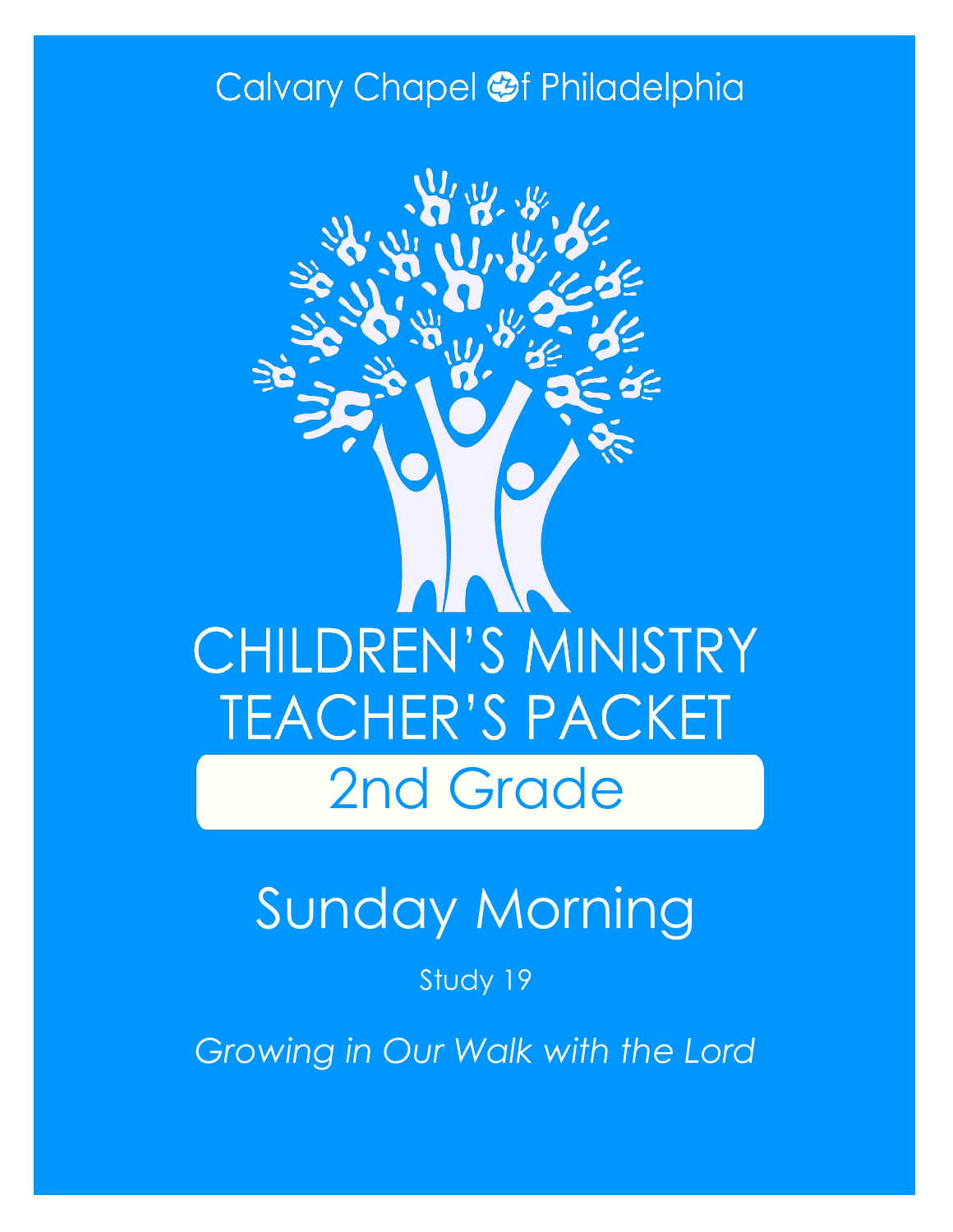### Growing in Our Walk with the Lord

The Objective is the key concept for this weeks lesson. It should be the main focus of the study

These are the key verses that you will find helpful in teaching your study this week. The "Main passage" is the basis of the study, where the other verse support the objective of the lesson.

These are the books of the Bible we will be memorizing. New books for this month are in bold. If a student can memorize all the books up to this month's books, you may give them a prize from the "reward box" found on your cart.

An introductory activity or question that will settle the class, draw their attention to the study and prepare their hearts for God's Word.

**Objective This lesson will show the kids what it means to grow in our walk with the Lord and teach them how to do so.**

**Key Verses** Colossians 1:9-12; Acts 18:24-28—Main Teaching Passages

#### **Books to Memorize**

Matthew, Mark, Luke, John, Acts, Romans, 1&2 Corinthians, Galatians, Ephesians, Philippians, Colossians, 1&2 Thessalonians, 1&2 Timothy, Titus, **Philemon, Hebrews, James, 1&2 Peter**

### **Hook**

Tell everyone to think about their closest friend. Ask how they know this friend? How often do they spend time together? Do you know what your friend likes and dislikes? How has your friendship grown since you met them? Do you want to get to know them even more?

Good friendships are always growing. So it should be in our relationship with God. Day by day, we should be seeking to know and love God more and more. Today, we will see what that looks like and how we can grow in our walk with the Lord.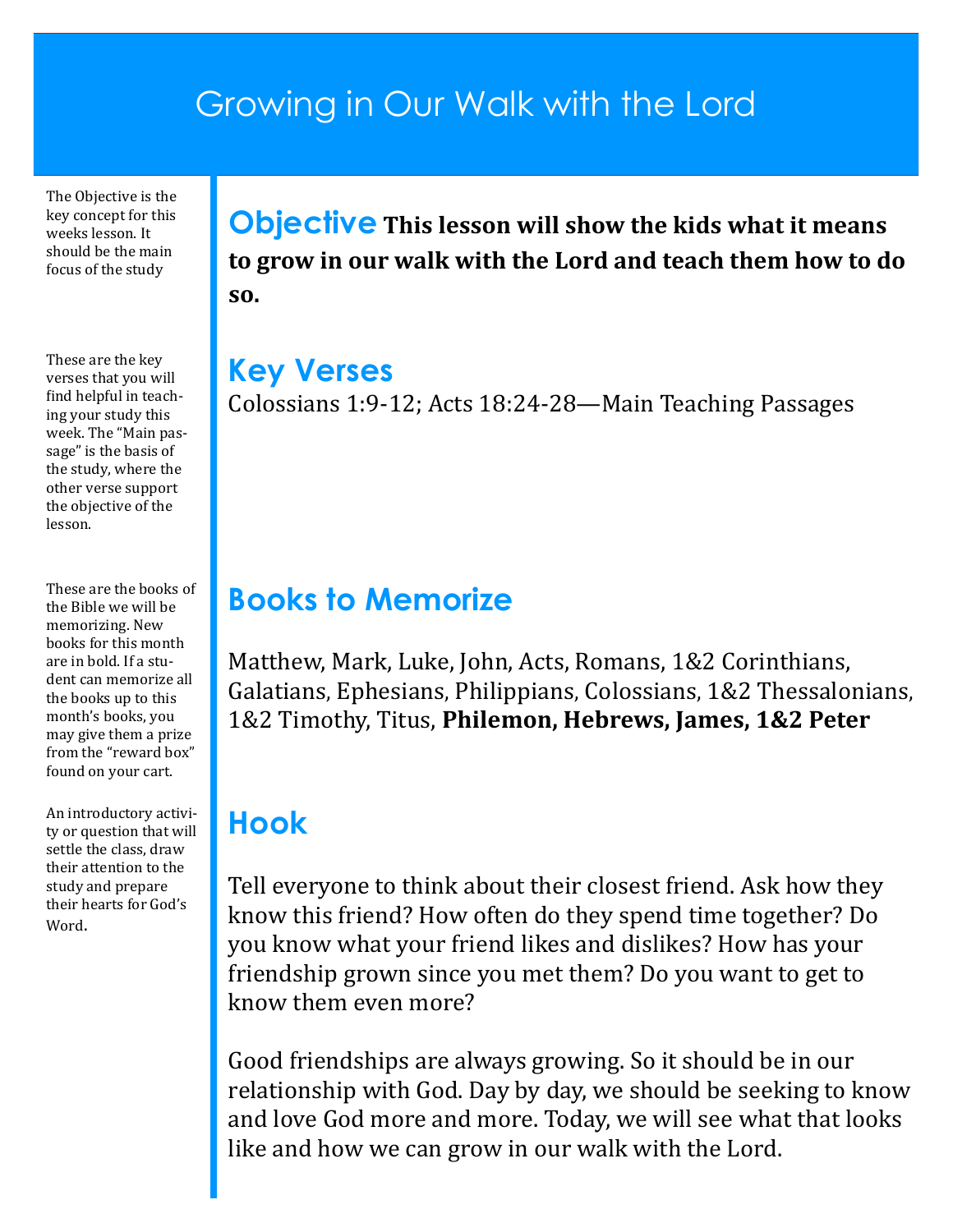What does the Bible say? This is where we will read a passage or series of passages that teach on the subject of the day.

The interpretation/ exegesis of the passage. What does this passage mean? How does this passage apply to my life?

# BOOK

In Colossians 1:9-12, Paul prays for the Christians living in the city of Colossae. His requests are that these believers would grow in their knowledge and understanding of the Lord, live worthy of Christ in a way that pleases Him, be fruitful in every good work, be strengthened with God's power, have patience, longsuffering, and joy, and give thanks to the Father. In other words, Paul prayers for the Colossians to grow in their walks with the Lord. As believers, we should all be growing in our walks with the Lord. Today, we are going to see an example of a man who experienced that kind of growth.

In Acts 18:24, we are introduced to a Jewish man named Apollos. Apollos was known for being a good speaker and was mighty in the Old Testament Scriptures. He had been taught in the way of the Lord and was passionate, telling others about the biblical truths he knew. However, he had a problem: he only knew about John's baptism. He did not have a full understanding of who Jesus Christ is.

After hearing him teach, Aquila and Priscilla (two Christians who were close friends of Paul the apostle) took him aside and explained the truth of God's Word more accurately to him. Apollos received their teaching gladly and then went to a place called Achaia. He used his newfound knowledge of the Scripture to prove to the Jews from the Old Testament that Jesus was the Savior.

### $\mathsf{L}(\mathcal{C})$

When we are first introduced to Apollos in Acts 18, he sounds like a pretty incredible, spiritual person. He was a gifted speaker who knew the Old Testament well, and he had a passion to tell others about the Word of God. Most people who met Apollos probably saw him as a spiritual giant with little need for growth in his knowledge of God. But Apollos' walk with the Lord was incomplete. He knew about the Old Testament and John's baptism, but He did not have a full understanding of who Jesus is.

Had Apollos continued this way, not only would he be unaware of the saving grace of Jesus, but he would have been unable to preach the full Gospel to others. Aquila and Priscilla recognized Apollos' need for growth in his walk with the Lord, and so they decided to instruct Him about Jesus. Apollos received this teaching, and it changed both his personal walk with the Lord and his ministry to others.

As believers, we are supposed to spend our whole lives growing in our walks with the Lord. "Walk with the Lord" is another way to say our personal relationship with Jesus, and so growing in our walks means that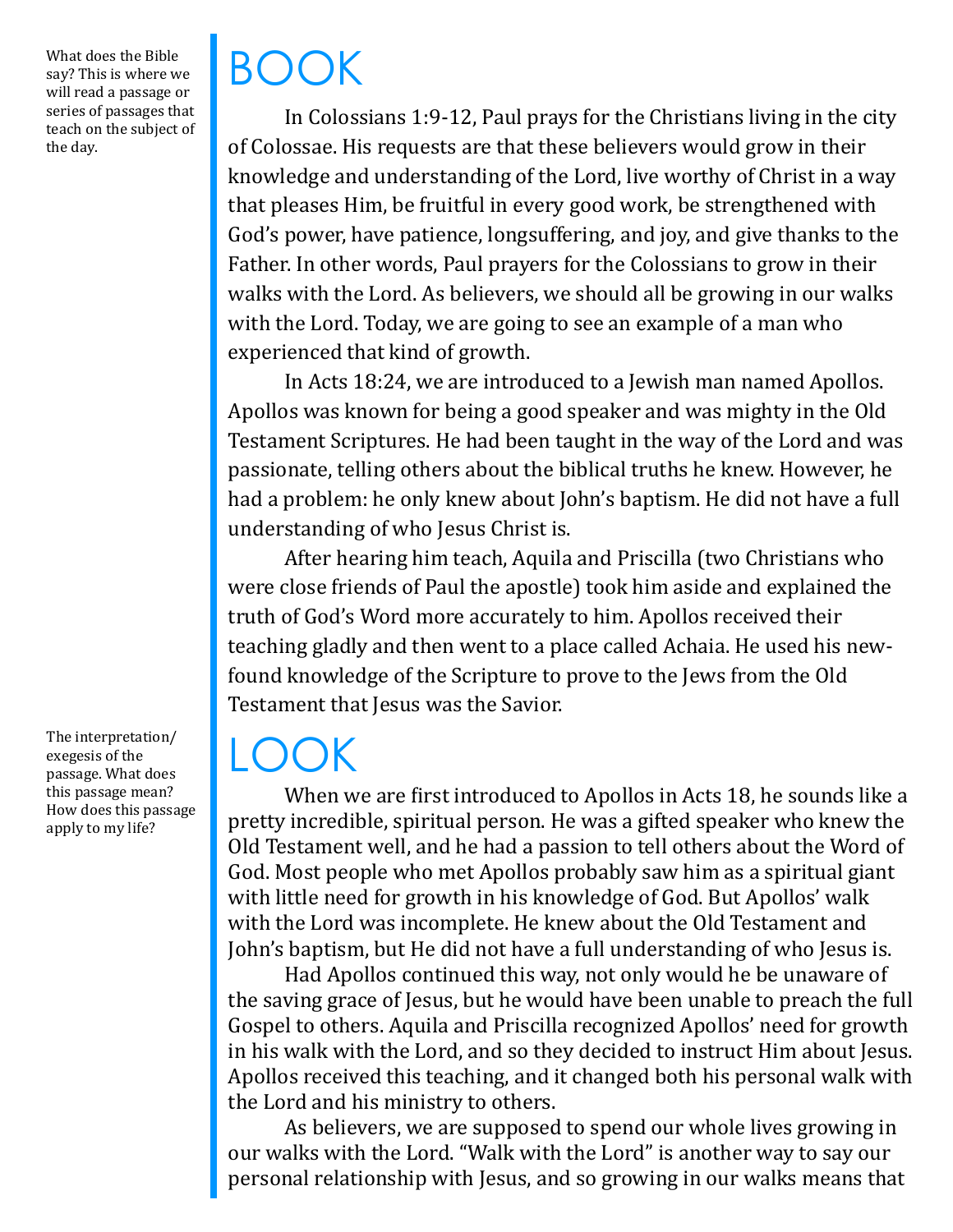# LOOK (Continued)

we are getting closer in our relationship to Jesus, knowing, loving, and following Him more and more. To understand this, think about one of your best friends. The longer you've known that person, the more you've learned about who they are and what they're like, done things together, and become better friends. The same way, we want to grow closer and closer to Jesus.

Colossians 1:9-12 gives some of the many areas where we can grow in our walk with the Lord. We can grow in our knowledge of God, love for Him, obedience to His commands, faith, and more. What are some things that can help us to grow in our relationship with Jesus? As with any relationship, time spent together is important. If you want to be closer to a friend, you spend time with them getting to know them. It's the same way with God. We can spend time with Him by praying, reading the Bible with our families, and going to church. And by going to church, that doesn't mean just entering a building, but truly seeking out Jesus in prayer, worship, and the Word. Also, just as Aquila and Priscilla helped Apollos to grow in his walk with the Lord, we can seek out older believers (parents, Sunday School teachers, etc.) to help us in our walks.

## TOOK

As a class, review the books of the Bible Matthew-2 Peter.

Review the lesson by asking the class how Apollos grew in his walk with the Lord. How can we grow in our relationship with Him?

**Pray:** Thank Jesus for allowing us to have a relationship with Him. Ask Him to help us all grow in our walks with Him.

**Parent Question:** How can I grow in my walk with the Lord?

What is my response to this passage of Scripture? How should my life change according to what this passage teaches me? What are the practical things I can do throughout the week to make this true in my life?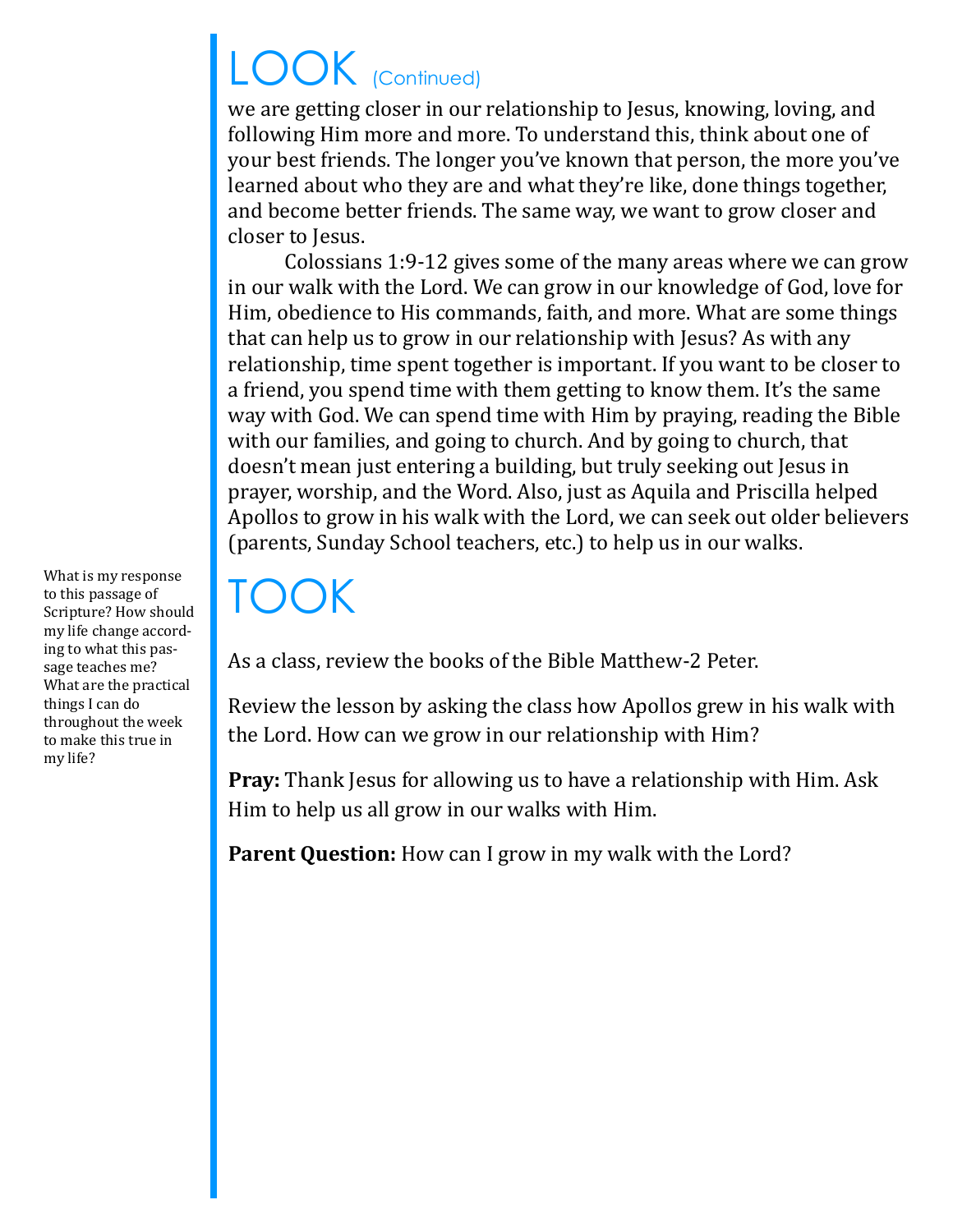## FURTHER STUDY

#### **Commentary on Acts 18:24-28 by David Guzik**

2. [\(Act 18:24](https://www.blueletterbible.org/kjv/acts/18/24-26/s_1036024)-26a) The ministry of Apollos in Ephesus.

**Now a certain Jew named Apollos, born at Alexandria, an eloquent man** *and* **mighty in the Scriptures, came to Ephesus. This man had been instructed in the way of the Lord; and being fervent in spirit, he spoke and taught accurately the things of the Lord, though he knew only the baptism of John. So he began to speak boldly in the synagogue.**

a. **A certain Jew named Apollos**: As Paul did his work in Galatia and Phrygia, this man named **Apollos** came from Alexandria to Ephesus. By many measures, he was a remarkable man.

- · Apollos was **an eloquent man**.
- · Apollos was **mighty in the Scriptures**.
- · Apollos had been **instructed in the way of the Lord**.

· Apollos was **fervent in spirit**. Literally this means, "to boil in the spirit" with the idea of "bubbling over with enthusiasm." (Williams)

· Apollos **spoke and taught accurately the things of the Lord**.

i. It seems Apollos (like many in his day) was a missionary called by God alone, because we have no indication that he was sent or commissioned by any specific congregation or apostle. He simply **came to Ephesus**.

b. **Though he knew only the baptism of John**: We see again that the reputation and work of John the Baptist was widely known throughout the Jews of the Roman Empire, reaching here as far as Alexandria.

i. Because Apollos knew of the work of John the Baptist, it is likely that he preached that the Messiah had come and we must repent and respond to Jesus, but he probably had little knowledge of the *full* person and work of Jesus Christ.

ii. "Apollos was a well-educated and also a well-traveled man. We can imagine that in his youth he had gone to Jerusalem, especially if he had an interest in the Old Testament, and while there had come under the influence of the preaching of John the Baptist." (Boice)

c. **So he began to speak boldly in the synagogue**: Apollos didn't know much about Jesus, but what he did know was **taught accurately** – and with bold passion. He didn't know much about Jesus, but what he did know genuinely excited him.

i. "What is mentioned here is 'fervor,' and this means not merely skill on his part but conviction based on something deeply embedded in his heart." (Boice)

3. [\(Act 18:26b](https://www.blueletterbible.org/kjv/acts/18/26-28/s_1036026)-28) Aquila and Priscilla help Apollos.

**When Aquila and Priscilla heard him, they took him aside and explained to him the way of God more accurately. And when he desired to cross to Achaia, the brethren wrote, exhorting the disciples to receive him; and when he arrived, he greatly helped those who had believed through grace; for he vigorously refuted the Jews publicly, showing from the Scriptures that Jesus is the Christ.**